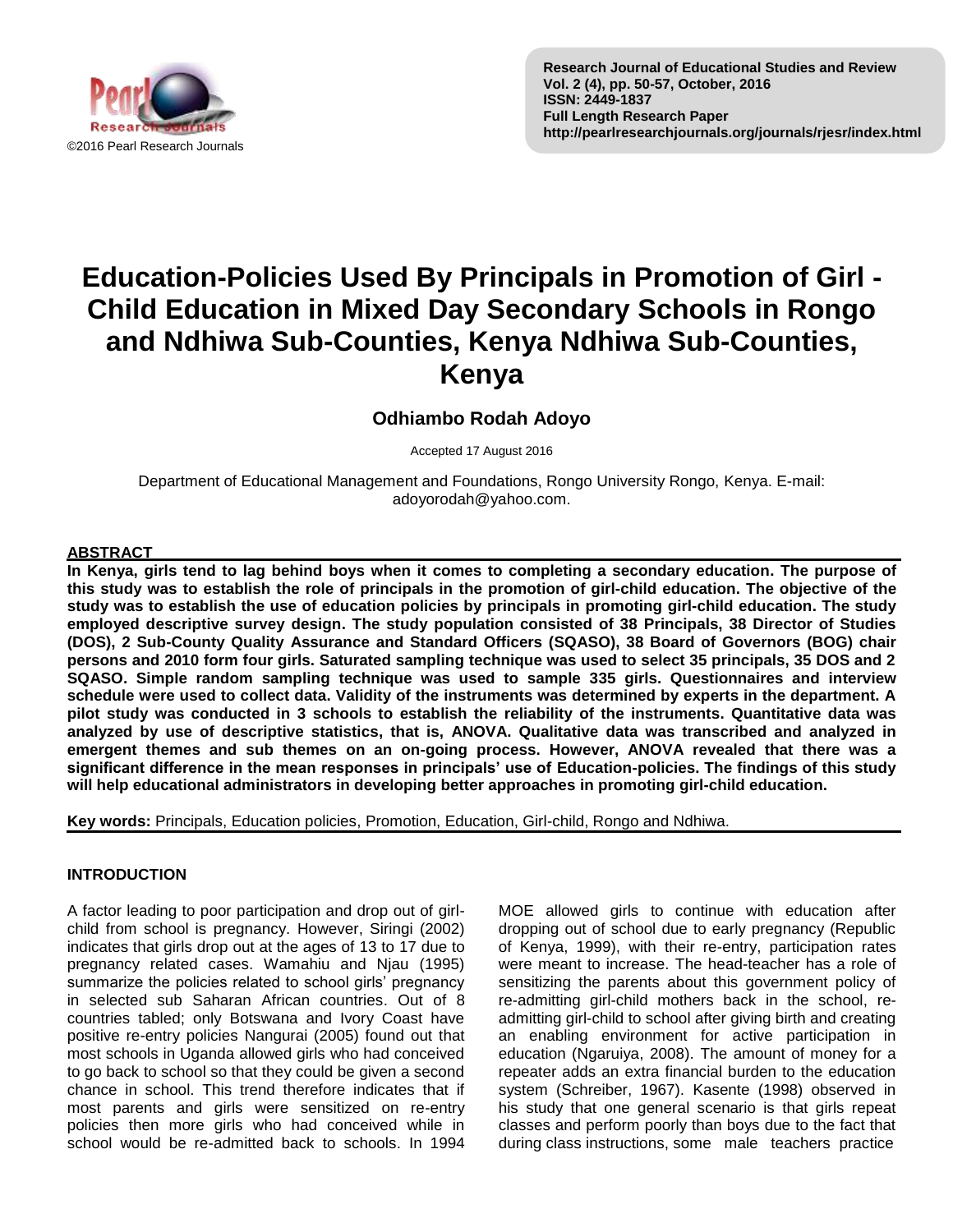| Years | <b>Province</b> |       | <b>National</b> |       |  |
|-------|-----------------|-------|-----------------|-------|--|
|       | <b>Boys</b>     | Girls | <b>Boys</b>     | Girls |  |
| 2002  | 34.2            | 25.2  | 29.8            | 26.4  |  |
| 2003  | 32.4            | 28.6  | 29.7            | 27.4  |  |
| 2004  | 31.9            | 23.1  | 32.1            | 27.6  |  |
| 2005  | 35.8            | 26.3  | 31.3            | 27.2  |  |
| 2006  | 37.7            | 28.7  | 34.6            | 29.9  |  |
| 2007  | 44.4            | 30.6  | 40.4            | 33.3  |  |
| 2008  | 47.6            | 32.7  | 46.3            | 38.8  |  |
| 2009  | 50.9            | 34.8  | 49.5            | 41.3  |  |

**Table 1.** Secondary GER by Gender in Nyanza Province and Nationally, 2002 to 2009.

Source: Statistics and EMIS Section, Ministry of Education (2009).

sexual harassment towards their female students, by victimization, provocative examples, intonation and body language. That this affects girls' participation in class and could make them perform poorly in exams or drop out of school.The government of Kenya requires that students get promoted to the next class in order to promote their education. Ouma (2002) noted from his study that while repetition is against the government policy, it is still actively encouraged in schools due to publication of league tables based on mean scores at KCSE. The study conducted by Eshiwani (1993) revealed that repetitions had several implications for educational systems and one of the implications is that a number of school places have to be provided for every successful school leaver. Repetition, therefore, imply wastage in the system. Making girls repeat the grades exacts a toll on the students involved and absorbs a large share of the limited resources available for education. The current study looked at how principals used repetition policy to promote girl-child education in public mixed day secondary schools in Rongo and Ndhiwa Sub-Counties. Gogo (2008) indicated in his studies that one of the most recent policies introduced by the government to promote secondary education was the creation of more mixed day secondary schools. The findings of the study indicated that more mixed day secondary schools impacted positively on the girl-child as more girls were seen going to school from its introduction. Osodo (2008), in his study established that access to secondary education was hampered by the number of factors like, long distance to school. The Basic Education Act 2013 (Republic, of Kenya, 2013) states that the duty of the principals at the secondary level of education is to impart knowledge, skills, attitudes and values to foster the spirit of togetherness and to provide appropriate human resource, funds, equipment, infrastructure and related resources that meet the needs of every child in basic education and to protect the right of every child to free and compulsory education and one of the ways of doing this is by use of Education-policies. A manual for heads of secondary schools in Kenya (Ministry of Education, 1987) has outlined the responsibilities and duties of the headteachers as the managers and organizers of the school curriculum by giving directions to the school to offer a suitable approved and diversified curriculum in accordance to circularized guidelines from the Ministry of Education (MOE), Table 1 shows how girls lag behind the boys in their gross enrolments rates in the province and nationally. Table 1 reveals that Gross Enrolment Rate (GER) increased in the province and in the nation except in the years 2002 and 2004 when the GER for girls dropped at the province.

The increase in enrolment may be attributed to the sustained reforms, Free Tuition Secondary Education (FTSE), bursary schemes, the expansion program being undertaken by the government and increased demand of secondary education. A comparison of the enrolment of the girls in the province and nationally shows that girls' enrolment was low nationally and higher at the provincial level. Over the period under review, boys recorded higher enrolment as compared to girls. This is indicated in Table 2. Table 2 indicates that over the six-year period boys' participation in education was more than the girls: in all the years from 2002 to 2011. Table 2 depicts the enrolment between boys and girls in the years shown. It shows that the girls' enrolment was low compared to the boys; for instance, the GER difference between boys and girls was 8.5% in 2002, and in 2005 the GER difference between boys and girls was 12.5%, while in 2008 the GER difference between boys and girls was 3.1%. This reveals that there are factors that hinder girl-child participation in education which this study sought to find out. Meanwhile in the 2002 KCSE results, 12.7% of boys qualified for University admission compared to only 5.2% of girls. In 2003 KCSE results, the percentage pass for girls was 3% while that of boys was 97% in Nyanza province (Aduda, 2004). The low percentage in the performance of the girls reveals that principals had to look for various ways of improving this. In Nyanza province 2011 KCSE result analysis, the total number of mean grade A scored were 767 boys who scored the mean grade of A were 92.4% while girls were 7.6%. At the same time 2010 KCSE result analysis for Rongo Sub-County (Rongo DEOs' Office, 2011) indicates that 27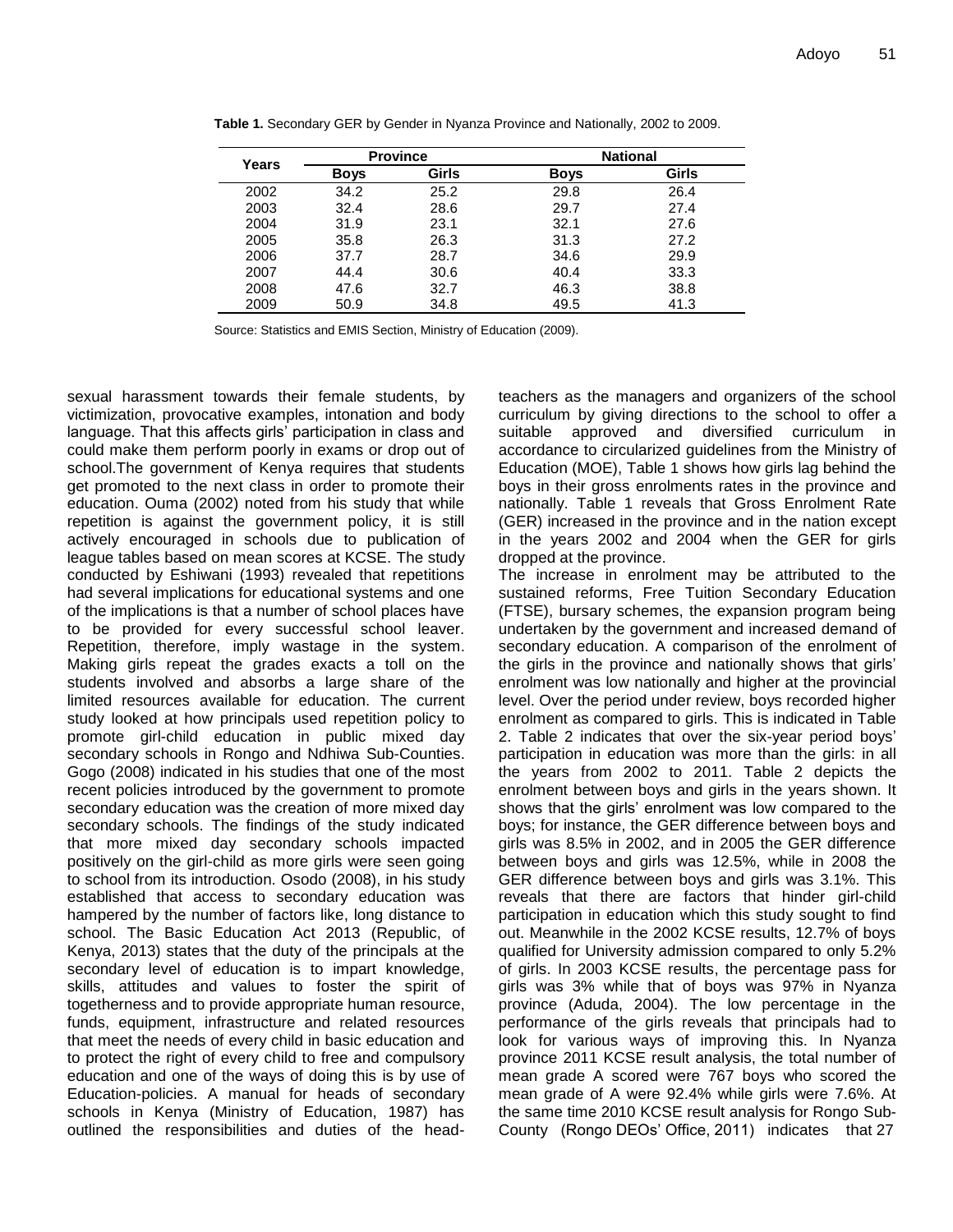| Years | Rongo       |       | <b>Ndhiwa</b> |       | Homa Bay    |       |
|-------|-------------|-------|---------------|-------|-------------|-------|
|       | <b>Boys</b> | Girls | <b>Boys</b>   | Girls | <b>Boys</b> | Girls |
| 2002  | 25.5        | 21.3  | 31.1          | 22.6  | 57.3        | 42.7  |
| 2005  | 29.9        | 16.4  | 32.2          | 19.5  | 56.1        | 44.9  |
| 2008  | 40.1        | 31.1  | 40.3          | 37.2  | 62.08       | 37.9  |
| 2009  | 37.3        | 26.3  | 38.3          | 34.7  | 62.1        | 37.9  |
| 2010  | 35.3        | 24.4  | 37.4          | 32.8  | 57.5        | 42.5  |
| 2011  | 25.6        | 21.3  | 36.6          | 31.4  | 57.7        | 43.3  |

|  |  |  | Table 2. GER for boys and girls in Rongo, Ndhiwa and Homa-Bay Sub-Counties from 2002 to 2011. |
|--|--|--|-----------------------------------------------------------------------------------------------|

Source: Statistical return on student enrolment in Rongo, Ndhiwa and Homa-Bay Sub-Counties for 2011, (D.E.Os office, (2011).

boys got mean grade of A while no girl scored a mean grade of A. Ndhiwa Sub-County result analysis also indicate that no student managed to get a mean grade of A in Ndhiwa Sub-County (Ndhiwa DEOs' Office, 2011). Girls therefore need to be helped to better their performance in order to compete favorably with their male counterparts in the county.

## **PURPOSE OF THE PAPER**

The purpose of this paper was to find out the role the principals played in the promotion of girl-child education in Rongo and Ndhiwa Sub-counties, Kenya. The objective of the study was to find out if the principals used education policies to promote girl-child education.

## **RESEARCH METHODS**

The study adopted descriptive survey design. The study population consisted of 38 public mixed secondary school principals, 38 DOS, 38 BOG chairpersons, 2 SQASO and 2010 girls in Rongo and Ndhiwa Sub-Counties. Saturated sampling technique was used to select 35 public mixed secondary school principals, 35 DOS, 35 BOG chairpersons and 2 SQASO. Simple random sampling technique was used to sample 335 form four girls in Rongo and Ndhiwa Sub-Counties. Target population is the entire population in the Sub-County while accessible population is the population from which the sample size was drawn. The research instruments used in the study were questionnaires, and interview schedule. Fraenkel and Wallen (1993) observe that survey research has four basic way of collecting data namely; administering the instruments "Live" to a group; by mail; by telephone and by face to face interview. Face to face interview was used because it helps enlist cooperation of respondents and to establish rapport with them. Borg and Gall (1993) observe that questionnaires are often used to collect basic descriptive information from a large sample while interviews are used to follow up questionnaire responses. The researcher collected data using questionnaires and in depth interview schedules. Questionnaires contained both open ended and closed ended items. Frankel and Wallen (1993) observe that closed ended questions are used in research because they are easy to use, score, and code for analysis while "open ended" questionnaires allowed for individualized response. The study used three types of questionnaires, namely principals Questionnaire (PQ), students' questionnaire (SQ) and DOS' questionnaire (DOSQ). In-depth interviews were also conducted with BOG chair-persons and DQASO. The instruments solicited information in the following manner:

## **Principals' Questionnaire (PQ)**

This was used to collect data about the principals' attitudes towards the promotion of girl- child education. To collect data on the role of principals in using education policies, parents, teachers, and school facilities to promote girl-child education, to determine challenges principals face as they promote girl-child education and strategies principals used to cope with the challenges they faced as they promoted girl- child education.

## **Students' Questionnaire (SQ)**

This was used to collect data from students about their perception on the role of principals in using education policies, parents, teachers, school facilities and CDF to promote girl-child education, to determine challenges principals face as they promote girl-child education and strategies principals used to cope with the challenges they faced as they promoted girl- child education

## **DOS's Questionnaire (TQ)**

This instrument was administered to the teachers to collect data on their perception on the role of principals in using education policies, parents, teachers, school facilities and CDF to promote girl-child education, to determine challenges principals face as they promote girl-child education and strategies principals used to cope with the challenges they faced as they promoted girlchild education.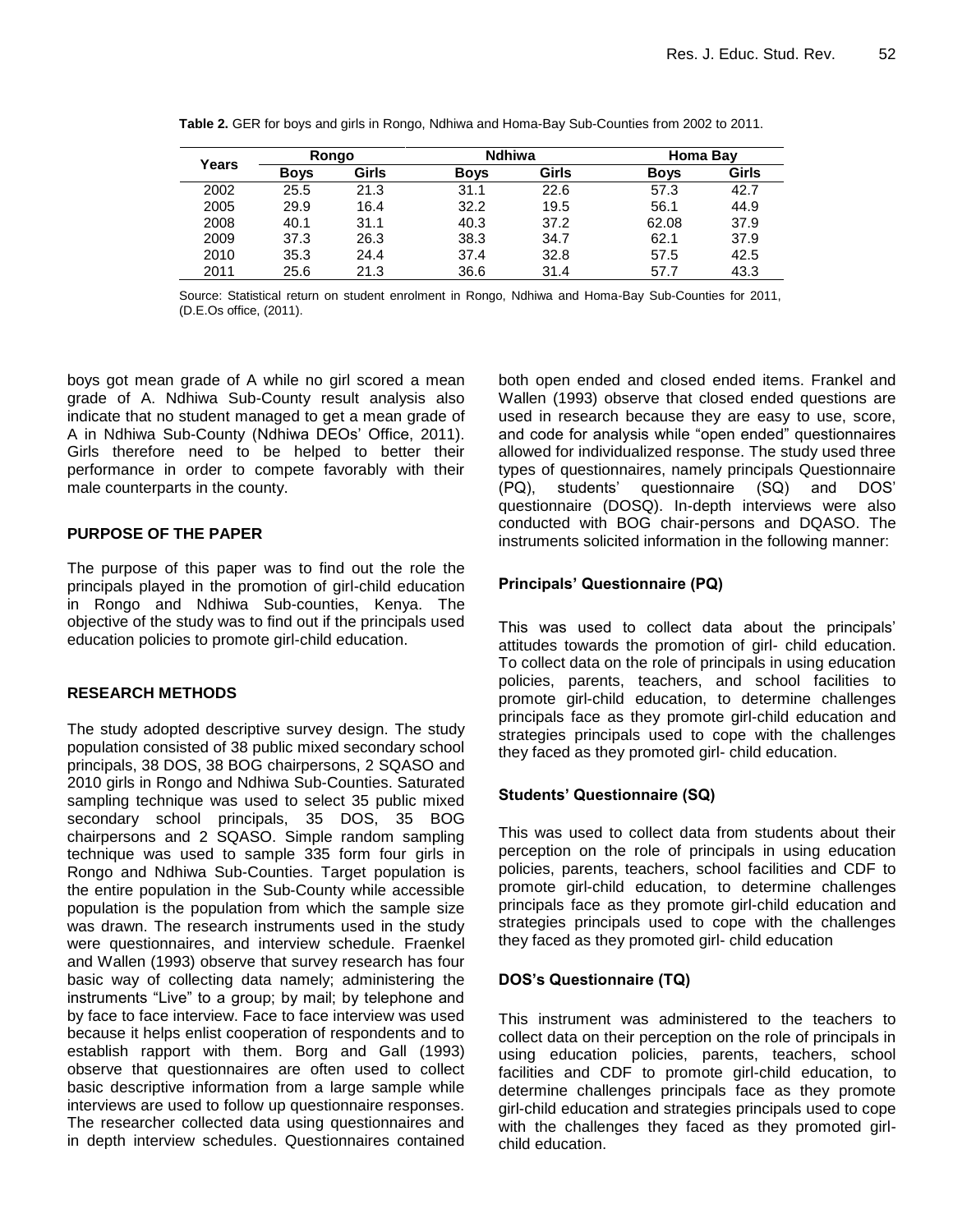**Table 3**. Population frame.

| Categories of respondents | <b>Target population</b> | <b>Accessible population</b> |
|---------------------------|--------------------------|------------------------------|
| Principals                | 38                       | 35                           |
| <b>BOG chair-persons</b>  | 38                       | 35                           |
| <b>DOS</b>                | 38                       | 35                           |
| Form iv Girls             | 2010                     | 1835                         |
| Sub-county SQASO          |                          |                              |

**Table 4.** Demographic characteristics of principals (n=35).

| Gender                                                                                        | <b>Number of principals</b> | Percentage (%) |
|-----------------------------------------------------------------------------------------------|-----------------------------|----------------|
| Male                                                                                          | 22                          | 63             |
| Female                                                                                        | 13                          | 37.14          |
| Highest qualification<br>Diploma in education<br>Bachelor of education<br>Master of education | 5<br>20<br>10               | 14<br>57<br>29 |
| Headship in years<br>$0 - 3$                                                                  | 8                           | 22.86          |
| $4-6$                                                                                         | 8                           | 22.86          |
| $7 - 10$                                                                                      | 9                           | 26.71          |
| 11 and above                                                                                  | 10                          | 29.57          |

#### **BOG's Interview Schedule**

It was used to collect data from the BOG chairpersons on issues related to the opportunities used like principals' use of education policies, teachers, parents and school facilities and CDF in promoting girl-child education. It was used to get further clarification on the challenges principals face as they promote girl-child education and strategies they use to cope with challenges they face as they promote girl-child education.

#### **District QUASO's Interview Schedule**

It was used to get clarification on issues related to the opportunities used like principals' use of education policies, teachers, parents and school facilities and CDF in promoting girl-child education. It was used to get further clarification on the challenges principals face as they promote girl-child education and strategies they use to cope with challenges they face as they promote girlchild education. Face and content validity of the instruments was determined by experts in the department of Educational Management and Foundations at Maseno University and the instruments were improved based on their advice before using them for data collection. Descriptive statistics were used for analyzing the resulting data from closed ended items in the questionnaires. Descriptive survey design was selected for the study because it would establish opinions, attitudes and knowledge about the role of principals in promotion of girl-child education. Qualitative data

obtained from interview schedule were analyzed in an onprocess.

#### **RESULTS AND DISCUSSION**

The research question responded to was: What education policies do principals use to promote girl-child education. To address this research question the survey asked principals to indicate the education policies they used in the promotion of girl-child education while DOS and girls were asked to indicate their views on principals' use of Education-policies in promotion of girl-child education.

#### **Principals' Use of Education Policies to Promote Girl-Child Education**

The population from which the results were drawn was 38 public mixed secondary school principals, 38 DOS, 38 BOG chairpersons, 2 SQASO and 2010 girls in Rongo and Ndhiwa Sub-Counties. This has been captured further in the Table 3.

#### **Demographic Characteristics of Principals**

The demographic characteristics of principals were indicated as shown in Table 4. There was disparity in gender distribution whereby 22 (63%) were males and 13 (37%) were females. The highest qualifications of principals were as follows 5 (14%) had diploma in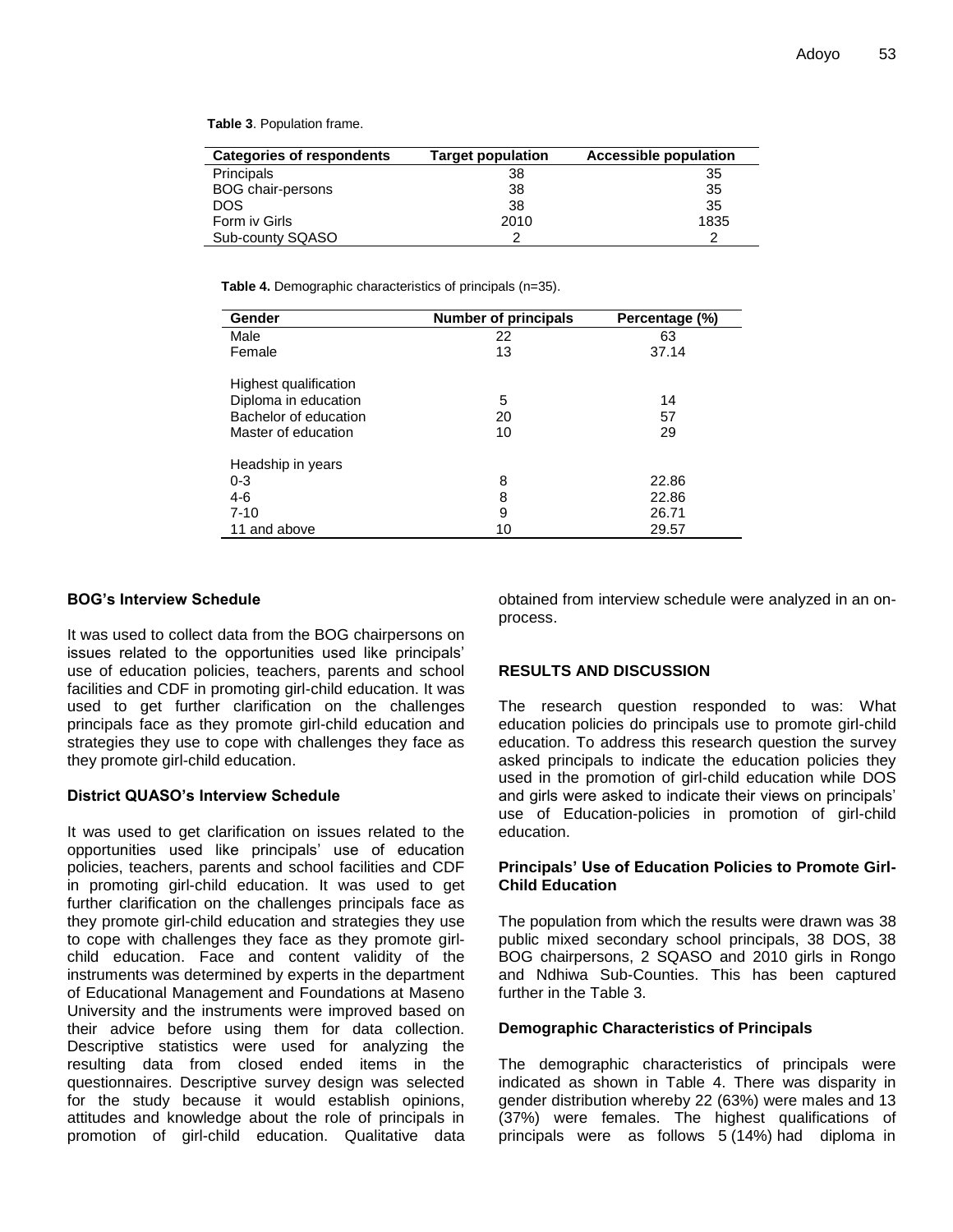**Table 5.** Use of education-policies by principals in promotion of girl-child education DOS ( $n = 2$ ), G ( $n = 1$ ) 335).

|                      | <b>Means rating</b> |      |                                |  |
|----------------------|---------------------|------|--------------------------------|--|
| <b>Opportunities</b> | <b>DOS</b>          | G    | <b>ANOVA</b>                   |  |
| Education-policies   |                     |      |                                |  |
| Re-entry             | 4.34                | 4.34 |                                |  |
| Repetition           | 1.43                | 2.44 | $(F2, 1503 = 16.53, P = .000)$ |  |
| <b>FTSE</b>          | 4.03                | 4.34 |                                |  |

Key: DOS- Director of studies. CDF-Constituency development funds. P- Principals, G- Girls.

**Table 6.** Use of education policies in promotion of girl-child education as rated by principals (n=35), DOS (n=35) and girls (n=435).

|                                   | Mean rating       |            |              |  |
|-----------------------------------|-------------------|------------|--------------|--|
| Promotion of girl-child education | <b>Principals</b> | <b>DOS</b> | <b>GIRLS</b> |  |
| <b>Education policies</b>         |                   |            |              |  |
| Re-admission                      | 4.81              | 4.34       | 4.34         |  |
| Repetition                        | 4.66              | 1.43       | 2.53         |  |
| <b>FTSE</b>                       | 3.44              | 4.03       | 3.49         |  |

education, 20 (57%) had BED, 10 (29%) had MED. This meant that the principals were conversant with the theories and practices of secondary education and therefore were capable of responding to the questionnaire items appropriately. The headship experience of principals were as follows 8 (22.86%) had headship experience of 1 to 3 years, 8 (22.86%) had headship experience of 4 to 6 years, 9 (25.71%) had headship experience of 7 to 10 years while 10 (28.57%) had headship experience of 11 years and above. This meant that most principals had adequate experience to provide data on their roles in promoting girl-child education in mixed day secondary schools in Rongo and Ndhiwa Districts.

#### **Classification of Education-policies as Used by Principals in Promotion of Girl-Child Education**

4.21-5.00 highly used, 2.61-3.40 less used, 1.00-1.80 not used, 3.41-4.20 Used, 1.81-2.60 Least used.

From Table 5 it is clear that principals used various Education-policies to promote girl-child education that is Re-entry policy, Repetition policy and FTSE.

### **Classification of Prospects**

4.1- 5.0 highest prospects 3.1- 4.0 High prospects 3.0 Neutral 2.1- 2.9 Low prospects 1.0- 1.9 least prospects

### **Education-Policies**

**Re-Entry Policy**

As is observed in Table 5, re-entry policy as an opportunity used by principals to promote girl-child education was rated 4.81 by principals. Re-entry policy was rated as a highly used opportunity for principals to promote girl-child education. Thus most principals allowed girls who had conceived to go back to school after delivery and resume their studies. DOS and girls also indicated their perception on principals' use of this opportunity; they rated this opportunity as highly used as it was rated 4.34 by DOS and girls, respectively (Table 6). In this respect the DOS and the girl students acknowledged that principals used re-entry policy to promote girl-child education. School principals are usually required to use re-entry policy with the intention of giving girls who had conceived a chance to go back to school and continue with their education. Interviews conducted with BOG chair-persons revealed that principals used reentry policy as school girls who conceived and had delivered were re-admitted back to school. In fact one of the BOG chair-persons asserted: Girls who get pregnant while still in school are so young that if the government had not introduced re-entry policy, most of them would not have a chance to complete their secondary education. The policy has enabled girls a second chance to correct the wrong they had done and principals have allowed them to be back to school after delivery. Another BOG chair-person interviewed stated: The policy allows girls to stay in school up to the time they are about to deliver and resume their studies as soon as they are strong enough to do so. If a girl is denied this chance, then the parents or the girl can report to the nearest education office and have the school compelled to readmit her based on the Children Act or Education Act. However, many head teachers allow girls to come back after delivery while other head teachers expel girls immediately their pregnancy is discovered.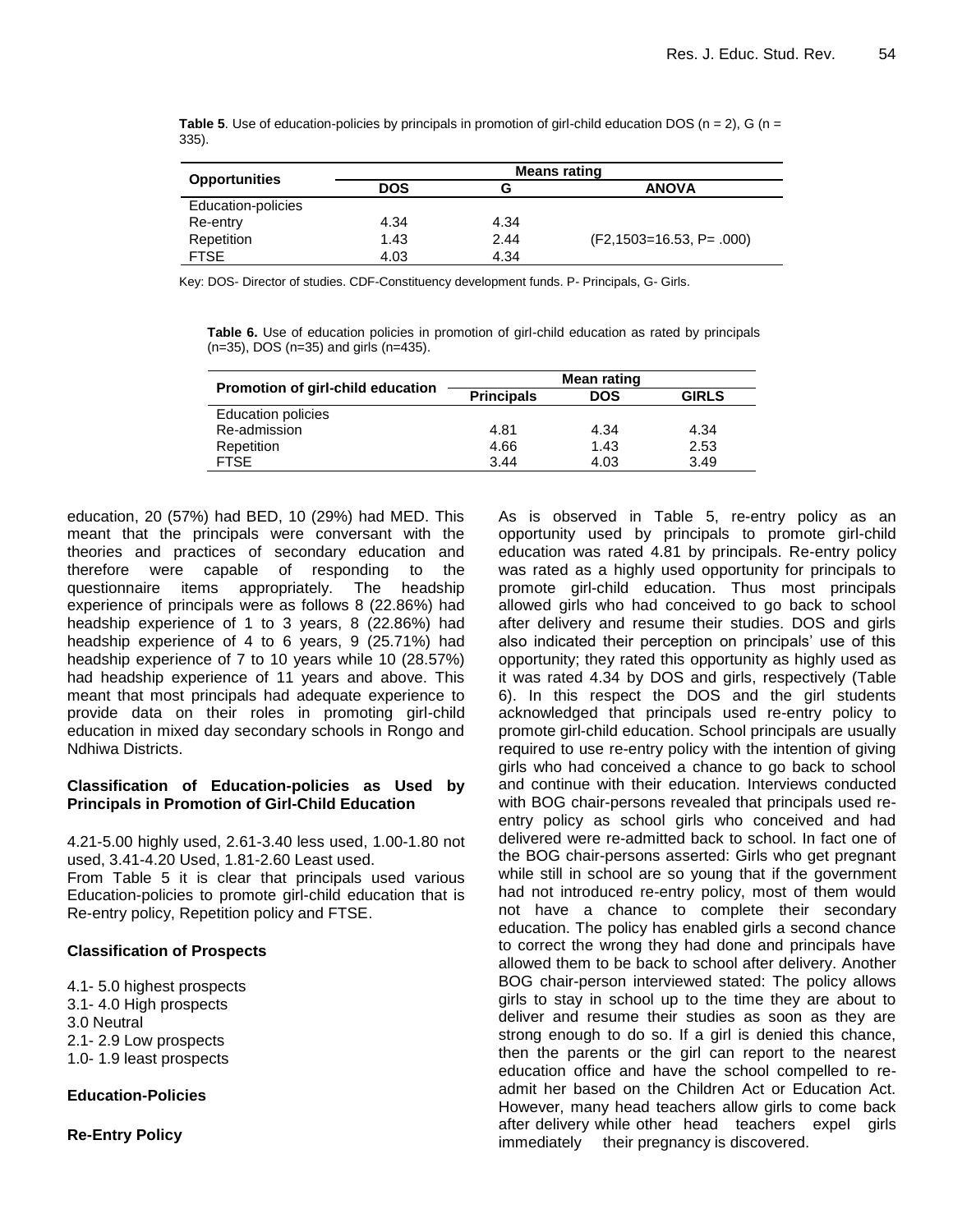Most girls lack support from parents, teachers or their classmates to challenge their expulsion. They may also feel they deserve to be punished or feel too shy to re-join their classmates.

In this case, principals promote girl-child education by allowing girls who dropped out of school due to pregnancy related cases to resume their studies after delivery. From interview conducted on SQASOs it was further confirmed that principals allowed girls who had delivered to go back to school and learn. In this regard one of the SQASO stated "Circulars have been distributed by the ministry to all primary and secondary schools allowing teen-mothers to resume their studies after delivery and most heads of schools have to adhere to this." From the findings of the study, it was realized that principals, DOS and girls agreed that principals used re-entry policy to promote girl-child education. This is because principals, DOS and girls indicated that once a girl conceived, then she was allowed to continue with her education after delivery. From the respondents, it was realized that girl-child resuming school after delivery is of benefit to the girl, to her family, the school, the community and the entire country as through gainful employment girls would gain new knowledge and skills that would be useful to them in future, such girls would act as role models and would encourage and inspire others to go to school, it would also develop good character and good citizenship among the girls. In 1994, the Ministry of Education allowed girls to proceed with education after dropping out of school due to early pregnancies (Republic of Kenya, 1999). With their reentry, participation rates were meant to increase. These findings were consistent with the findings of Nangurai (2005) who found out that most schools in Uganda allow girls who had conceived to go back to school so that they could be given a second chance in school. This trend therefore indicates that if most parents and girls were sensitized on re-entry policies then more girls who had conceived while in school would be re-admitted back to schools. These findings further concur with UNESCO Initiatives (2005) which targeted that by 2015 all school going children particularly girls would have completed free and compulsory education of good quality more so with the intention of eliminating gender disparity in primary and secondary schools. Wamahiu and Njau (1995) agreed with the current study when they indicated that Botswana and Ivory Coast also have positive reentry policies and that in these countries twenty percent and thirty percent, respectively of girls were re-admitted to education system after delivery. From the study it is observed that principals used this opportunity to promote girl-child education as the respondents indicated that the opportunity was highly used by the principals.

#### *Repetition Policy*

Use of repetition policy as an opportunity used to

promote girl-child education was considered by principals to be highly used as it was rated at 4.66. The DOS' response on the principals' use of this opportunity indicated that it was not used effectively as they rated it at 1.43 and according to girls' perception; the principals' use of this opportunity was least used, as they rated it at 2.53. In this respect DOS and girls showed that principals did not effectively use repetition policy to promote girlchild education. The principals considered this opportunity as highly used as they rated it at 4.66, DOS and girls indicated not used and least used on their perception on repetition. This meant that repetition policy as an opportunity used for promoting girl-child education was not fully used by the principals implying that some girls were made to repeat classes. From interviews conducted on BOG chairpersons, it was noted that there were girls who were promoted to the next class while others were made to repeat. One of the BOG chairperson asserted: "Girls who do not perform well have been made to repeat grade to give them an opportunity to better their grades, while those who are weak but feel like advancing to the next grade are allowed to do so. "Another BOG chair-persons stated; "Most principals made some girls to repeat in case they were weak in class and this impacted on the girl-child negatively as some dropped out altogether" The principal has a role to ensure that there is an automatic promotion, which should be combined with other measures such as extra tuition to improve performance (Kasente, 1996). On the use of repetition policy by principals to promote girls education, it was observed that there were girls who were still made to repeat classes while others were promoted to the next grade in Rongo and Ndhiwa Sub-Counties as this was confirmed by the principals' DOS's and girls' mean rate of 4.66, 1.43 and 2.59, respectively. Making girls to repeat was an indication of the denial of a Childs' right to progress to the next class (Republic of Kenya, 2009).

An interview conducted with SQASO indicated that there were schools that allowed girls to move from one grade to the next. From the interview conducted with him he asserted: "Weaker girls who will not improve even if they are made to repeat are promoted to the next grade and we have intervened in case we are informed of any school that forces girls to repeat. We therefore know that girls are promoted to the next grade." It was observed by the SQASO that girls were promoted to the next grade hence this is promotion of their education because this reduces chances of girls giving up in education because they were made to repeat grade. The findings of the current study agree with the study conducted by Eshiwani (1993) which revealed that repetition had several implications for educational systems. The first implication is that a number of school places have to be provided for every successful school leaver. Repetitions, therefore, imply wastage in the system. Secondly, the amount of money for a repeater adds an extra financial burden to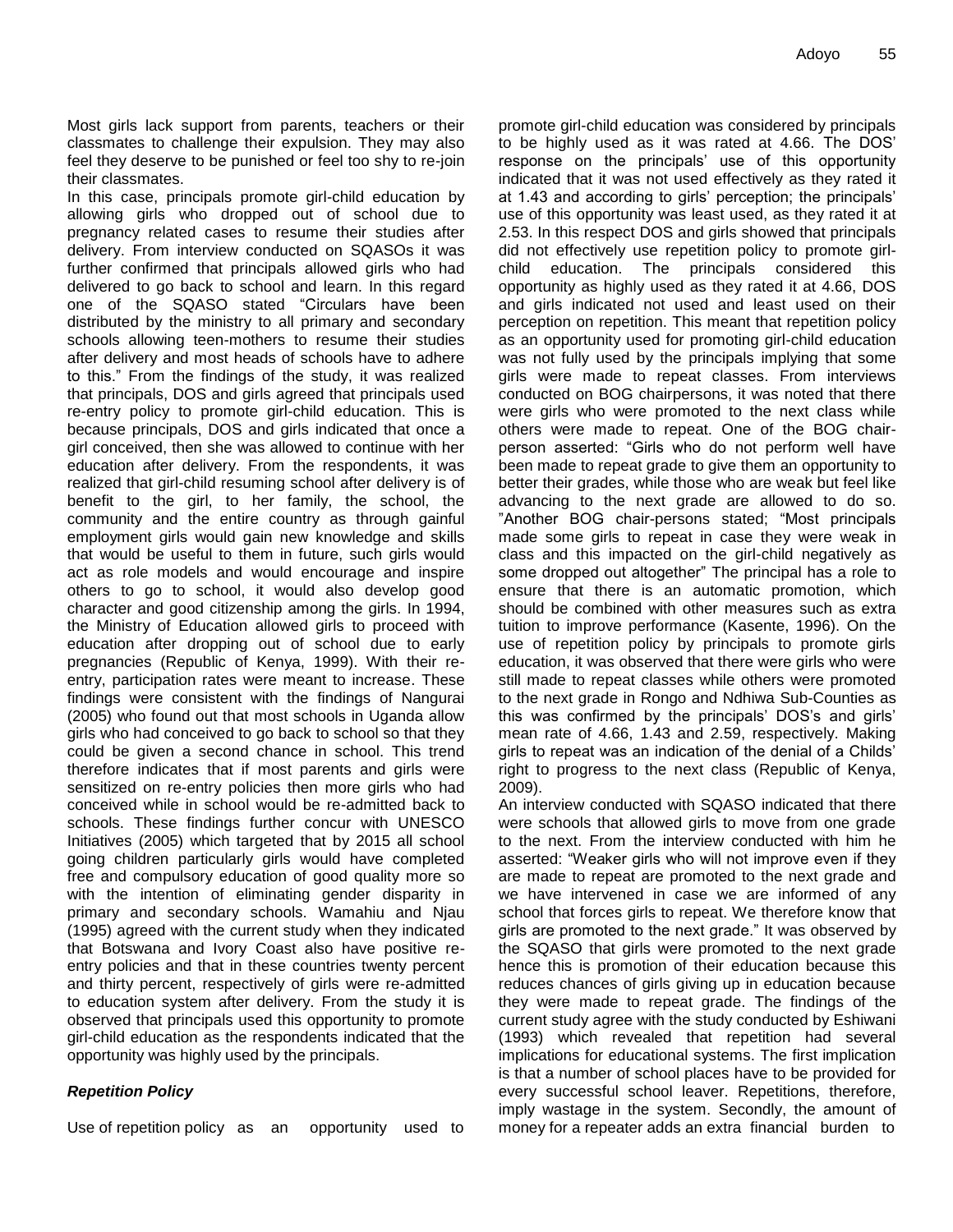the education system (Schreiber, 1967). Making of girls to repeat grades exacts a toll on the students involved and absorbs a large share of the limited resources available for education. From the findings of the study it was also realized from the BOG that they were not in favor of repetition as they indicated that repetition made some girls to drop out from school. This finding is in line with Kasente (1998) who also observed that one general scenario is that girls repeat classes and perform poorly than boys due to the fact that during class instructions, some male teachers practice sexual harassment against female students, victimization, provocative examples, intonation and body language. That this affects girls' participation in class and could make them perform poorly in exams or drop out of school. This finding is also in line with Ouma (2002) who noted that while repetition is against the government policy, it is still actively encouraged in schools due to publication of league tables based on mean scores at KCSE. From the findings of the study it was established that principals, DOS and girls gave mixed reactions in the use of this opportunity. The DOS indicated that the opportunity was least used meaning that principals did not use it effectively to promote girl-child education. Girls indicated that the opportunity was less used meaning that in their perception this opportunity was not well used by principals to promote girl-child education.

## *Use of Free Tuition Secondary Education (FTSE)*

Use of FTSE policy as an opportunity used to promote girl-child education was considered by principals to be used as it was rated at 3.44. The DOS' perception of the use of this opportunity was rated as used as they rated it at 4.03 and girls' perception of the use of this opportunity was rated as highly used as they rated it at 4.49. From interviews conducted with BOG chair-persons, they indicated that FTSE increased girl-child participation in education. It was noted by one BOG chairperson: "From the time FTSE was introduced, many students even those who are very old have gone back to school. Many mixed day secondary schools have also been established in several places that give young girls and boys opportunities to realize their dreams." Another BOG chair-person had this to say: "It is quite pleasing to see needy students from various backgrounds get opportunities to go to school. Even those students whose homes were very far from school are now lucky as right now there are schools in most places where they can go and learn. "Interview conducted with SQASO concerning contribution of FTSE towards the increase of girls in secondary education indicated that SQASO also acknowledged that FTSE has contributed to girl-child education.

One of the SQASO stated: Many girls have had the opportunity to go to school since the government has opened up so many public day secondary schools in the

entire nation; this has been of great advantage to girls from poor families as they pay less school levies as compared to their counterparts in boarding schools. With the introduction of FTSE policy, day scholars are only required to pay for their lunch, for instructional expansion and upgrading. The government is meeting the bulk of the cost, 10,265/= (Republic of Kenya, 2008). Respondents were asked if FTSE policy contributed to girl-child education. In response, the respondents said that FTSE policy promoted girl-child education. Interviews conducted with BOG chair-persons established that FTSE had given girls more opportunities to participate in secondary education. Interviews conducted with SQASO too gave more emphasis on the fact that establishment of more day secondary schools gave girls opportunities to learn. This finding is consistent with the findings of Gogo (2002) who indicated that one of the most recent policies introduced by the government to promote secondary education was FTSE.

The findings of the study indicated that FTSE impacted positively on the girl-child as many of them were seen going to school from the time it was introduced. Increase of girl-child participation in secondary education contributes to the achievement of Millennium Development Goal (MDG), which aims at achieving gender parity by 2015. Respondents indicated that the establishment of more mixed day secondary schools promoted girl-child education. This finding is consistent with the findings of Gogo (2002) who indicated that one of the most recent policies introduced by the government to promote secondary education was the creation of more mixed day secondary schools. The findings of the study indicated that more mixed day secondary schools impacted positively on the girl-child as girls were seen going to school from the time it was introduced. The findings of this study are in agreement with Osodo (2008) who established that access to secondary education was hampered by the number of secondary schools, long distance to school, facilities and staffing. In Osodos' study, KNBS (2007) indicated that 55% of the nations' population is five or more kilometers away from the nearest public secondary school. Olembo (1989) and Karani et al. (1985) postulated further that in order to promote secondary education, there was need for more quality day and less boarding schools in the country.

This view is shared by Mutumbuka (1982) who argued that rural day secondary schools had the following advantages: they are the surest way of showing government commitment to provision of education for all, they make secondary education more accessible to many more children, the cost of setting up five rural day secondary schools equals the cost of setting up one boarding school, even the poor can go to rural day secondary schools, students in rural day secondary schools do not loose parental influence and control especially in the teenage years and that concepts learnt at school can easily and instantly be applied by the